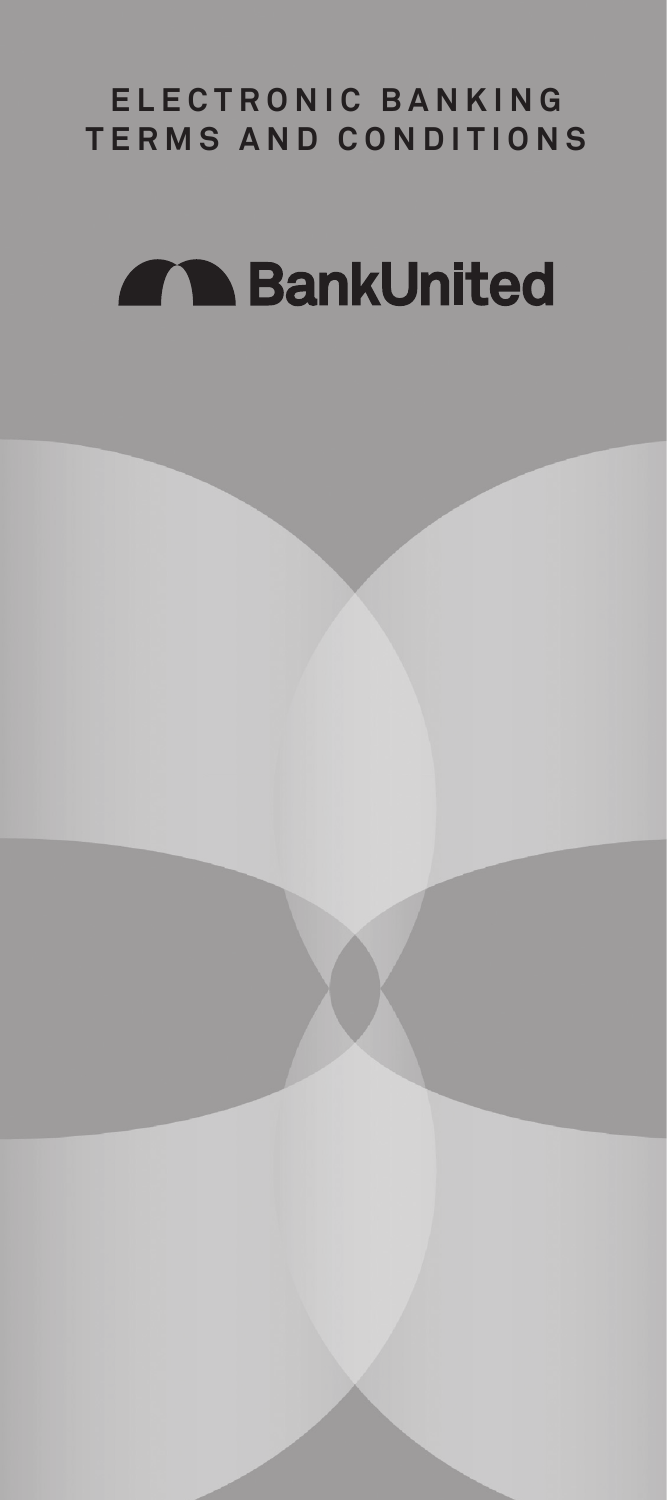# **ELECTRONIC BANKING TERMS AND CONDITIONS**

 household purposes. In this agreement, "BankUnited", "Bank", The provisions of this agreement apply to Electronic Funds Transfers ("EFTs") to or from consumer deposit accounts that are governed by the Electronic Funds Transfer Act. A consumer deposit account is an account that is owned by a natural person and that is used primarily for personal, family or "we", "us", and "our" refer to BankUnited, N.A., and "you" and "your" refer to each and every owner of the account, and each and every other person with authority to withdraw or transfer funds from the account or otherwise transact on the account, and "business day" means Monday through Friday, excluding Federal Reserve holidays and other days the Bank is not opened for business.

We provide a variety of EFT deposit account services, including transfers resulting from debit cards, ATM cards, electronic payments, credits and transfers, telephone transfers and on-line banking transactions. In conjunction with the use of these services, we may issue to you an access device, which may be a card, code or other means of accessing your account to initiate EFTs.

# **ACCESS CARDS**

It is necessary for you to complete, sign and return to us an ATM and/or Debit Card application to receive a BankUnited ATM/Debit Card. If your application for an ATM Card is approved, an ATM Card will be issued to you by the branch. If you are approved for a Debit Card, the Debit Card will be sent to you. Once you have received your ATM/Debit Card you must activate your card and select a PIN before use by calling the activation number on the label affixed to the card. By using your ATM/Debit Card you agree that:

- 1. Your card remains our property and will be surrendered immediately to us upon request.
- 2. We may cancel your card at any time without notice.
- 3. You shall abide by our rules and regulations relating to the use of your card.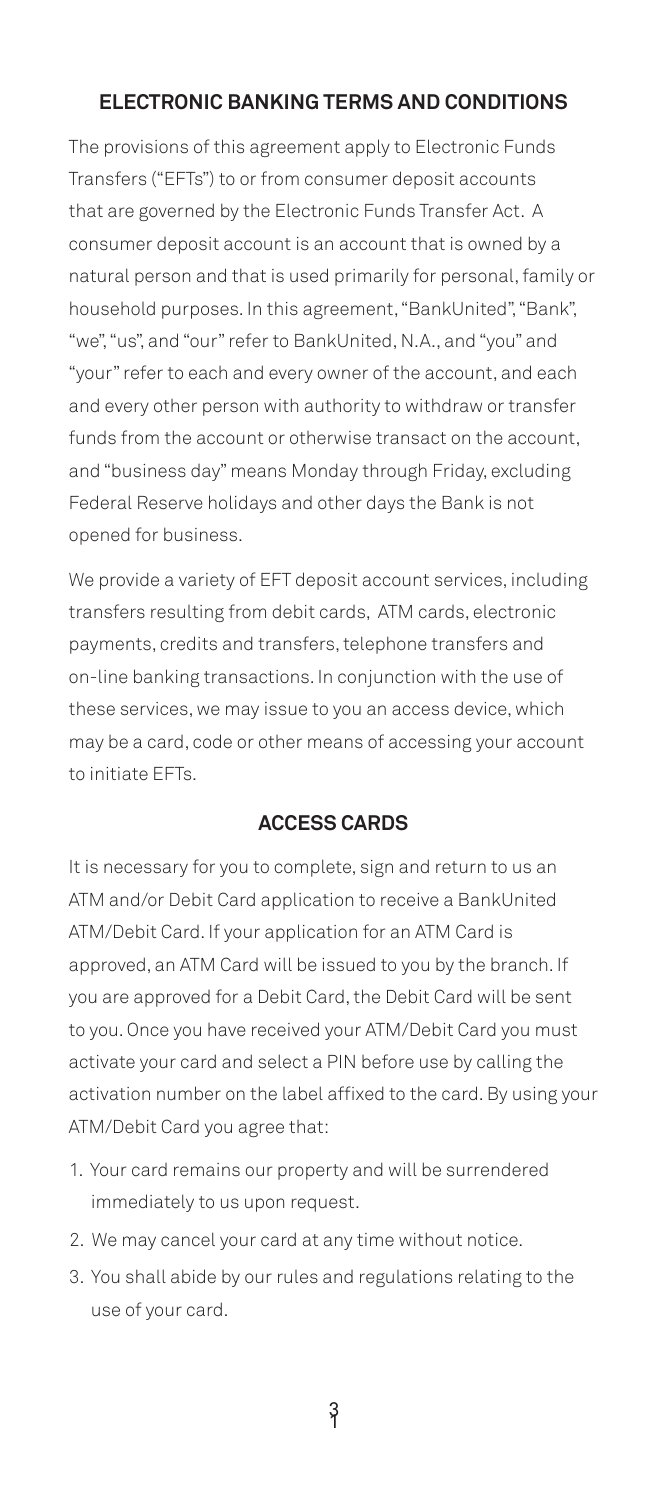- 4. You shall notify us promptly by telephone or in writing of the loss of your card.
- 5. You shall not reveal your card or PIN to any person not authorized by you to use your card and do not write your PIN number on your card or on any item kept with your card.
- 6. For merchant purposes we have the right to place a temporary hold on your account which may affect available balances for purposes of paying or honoring other items posting to your account, in an amount equal to the authorization amount received through the payment authorization system. Occasionally, the merchant does not provide sufficient information with the transaction to allow us to match the final amount to the authorized amount. In these instances, the temporary hold will remain on your account for three (3) business days.
- 7. We have the right to refuse a transaction on your account when your card has been reported lost or stolen or when we reasonably believe there is unusual activity on your account.
- 8. If you use your card to access an account that is no longer available to complete a transaction, we may, at our discretion, charge or credit the transaction to another account.

# **SERVICES**

Indicated below are certain types of EFTs that we are capable of handling, some of which may not apply to your account. Please read this disclosure carefully because it tells you your rights and obligations for the transactions listed.

# **1. Account Access at ATMs.**

# (a) BankUnited branded ATMs

You may perform the following transactions at BankUnited branded ATMs:

- Withdraw cash from your designated checking and savings accounts (you may withdraw no more than \$600.00 per day using an ATM card; \$800.00 per day using a Debit Card)
- Transfer funds between your designated checking and savings accounts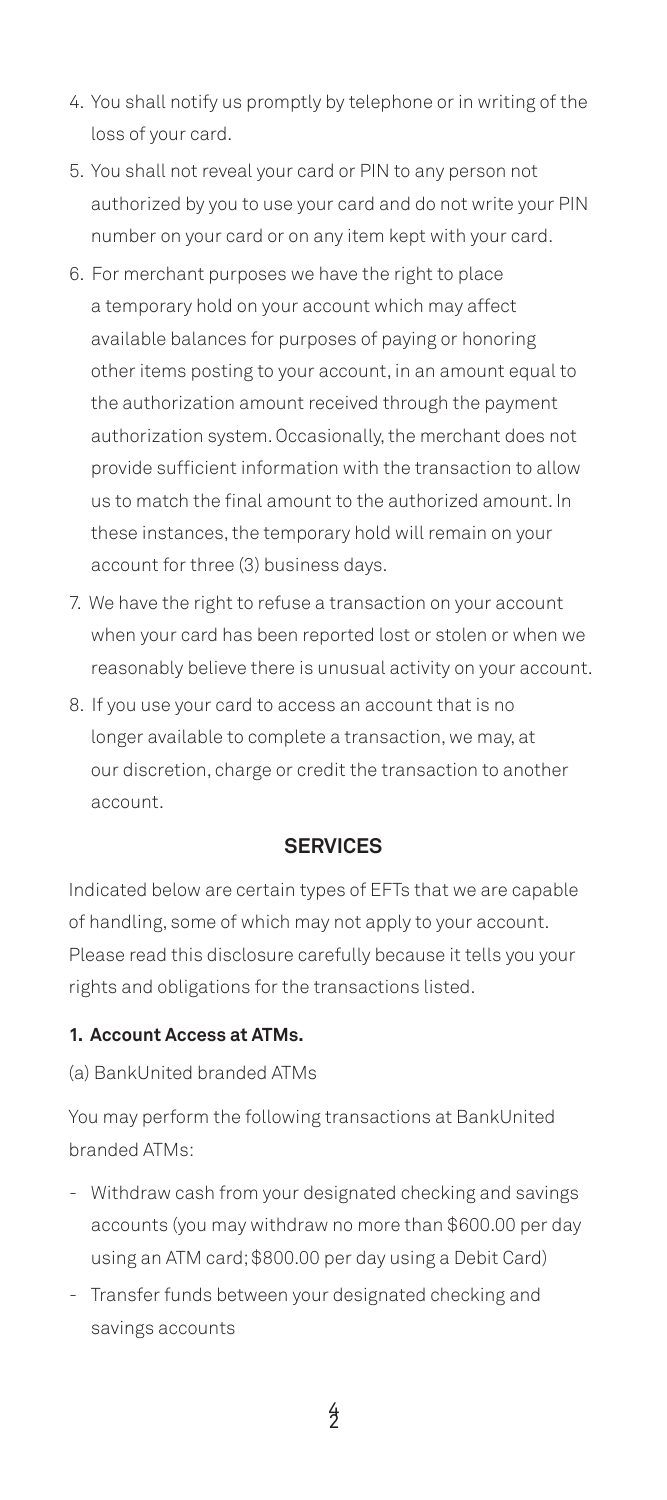- Find out your designated checking and savings account balances
- Make deposits to your designated checking and savings accounts

Please note that some of these services may not be available at all terminals, and ATMs may not be available during routine maintenance. Also, please refer to the Schedule of Fees applicable to your account for any service fees or transaction charges that may apply.

#### (b) non-BankUnited ATMs

You can use your ATM/Debit card at participating networks, including the VISA, PLUS or PRESTO networks. Use of your ATM/Debit Card may vary depending on the location and type of ATM you are using and the EFT network through which the transaction is being performed. A specific ATM or EFT network may not perform or permit all the above transactions. Transactions at non-BankUnited ATMs may be subject to a surcharge assessed by the terminal owner. In addition, a specific ATM or EFT network may not provide you with access to all of your accounts based on the policies of the ATM owning institution.

#### **2. Electronic Funds Transfers Initiated by Third Parties.**

You may authorize a third party to initiate electronic funds transfers between your account and the third party's accounts. These transfers to make or receive payment may be onetime occurrences or may recur as directed by you. These transfers may use the Automated Clearing House ("ACH") or other payments network. Your authorization to the third party to make these transfers can occur in a number of ways. For example, your authorization to convert a check to an EFT or to electronically pay a returned check charge can occur when a merchant provides you with notice and you go forward with the transaction (typically, at the point of purchase, a merchant will post a sign and print the notice on a receipt). In all cases, these third party transfers will require you to provide the third party with your account number and bank information. This information can be found on your check as well as on a deposit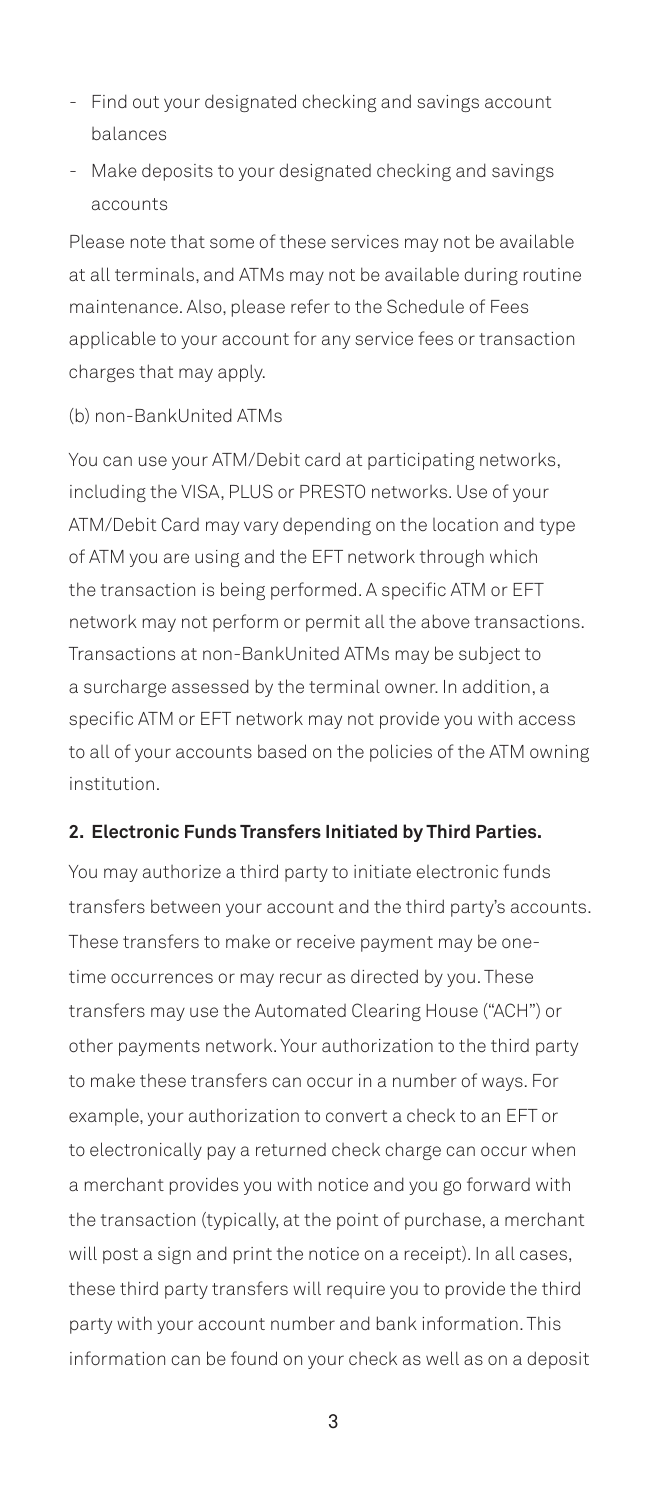or withdrawal slip. Thus, you should only provide your bank and account information (whether over the phone, internet or via some other method) to trusted third parties whom you have authorized to initiate these EFTs. Examples of these transfers include, but are not limited to:

- **Preauthorized credits.** You may make arrangements for certain direct deposits to be accepted into your checking or savings account(s).
- **Preauthorized payments.** You may make arrangements to pay certain recurring bills from your checking or savings account(s).
- **Electronic check conversion.** You may authorize a merchant or other payee to make a one-time electronic payment from your checking account using information from your check to pay for purchases or pay bills.
- merchant or other payee to initiate an EFT to collect a - **Electronic returned check charge.** You may authorize a charge in the event a check is returned for insufficient funds.

 Please also see the Limitations of Frequency of Transfers section regarding limitations that apply to savings accounts.

# **3. BankUnited Express Telephone Transfers.**

You may access your account by telephone twenty-four (24) hours a day at 1-877-779-BANK (2265) using your personal identification number, a touch tone phone, your account number(s) and your social security number, to:

- Transfer funds between BankUnited checking and savings accounts

Get information about:

- the account balance of your checking or savings account(s)
- the last five deposits to your checking or savings account(s)
- the last five withdrawals from your checking or savings account(s)

Please also see the Limitations of Frequency of Transfers section regarding limitations that apply to savings accounts.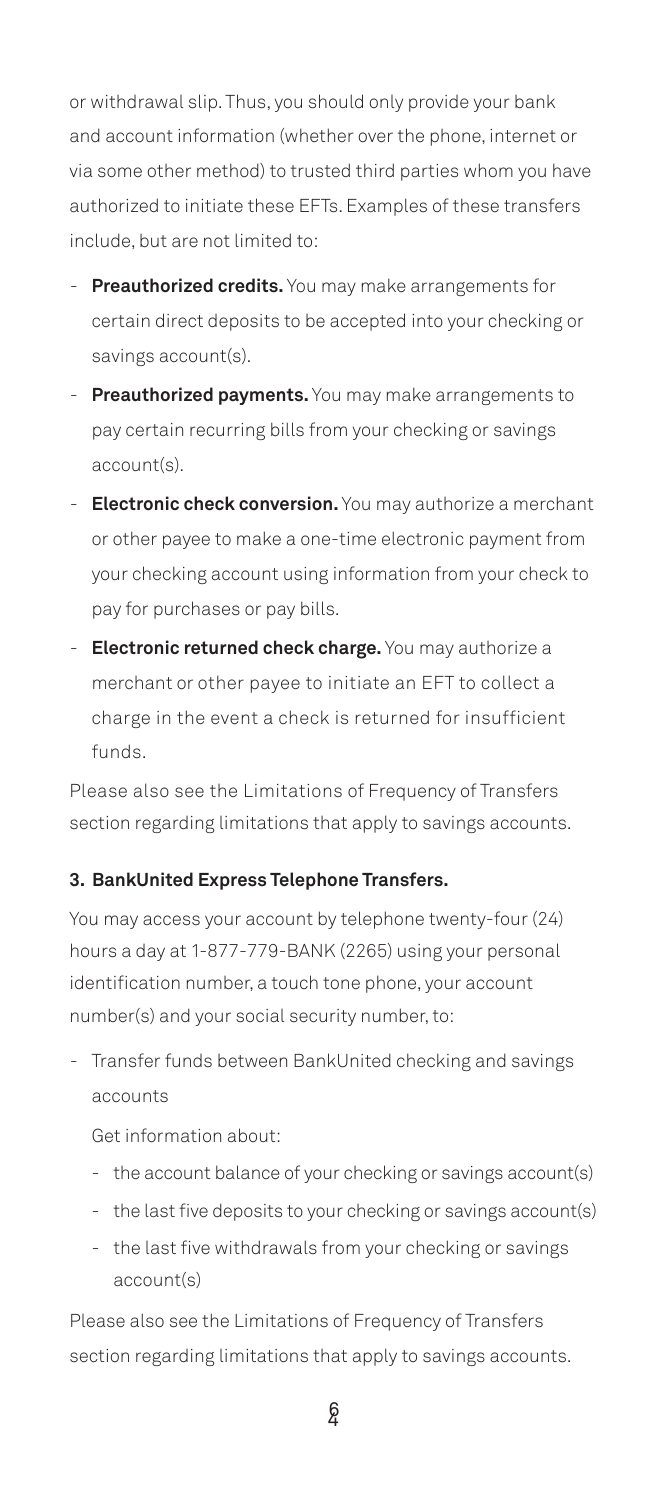#### **4. Internet Banking Computer Transfers.**

 and using your user identification and your password to: You may access your account(s) by computer through the internet by logging onto our website at<www.bankunited.com>

- Transfer funds between your checking and savings accounts
- Make payments from your checking or savings account(s) to certain loan account(s) with us
- Make payments from your checking account(s) to third parties (Bill Pay)
- Get information about the balance of your checking or savings account(s), or the last statement cycle's deposits to or withdrawals from your checking or savings account(s)

Please also see the Limitations Of Frequency Of Transfers section regarding limitations that apply to savings accounts.

# **5. Visa® Check Card Point-of-Sale Transactions.**

You may access your checking account(s) to purchase goods or services (in person, online or by phone), get cash from a merchant, if the merchant permits, or from a participating financial institution, and do anything that a participating merchant will accept. When you use your Visa® Check Card for a point of sale transaction, certain merchants may ask us to authorize the transaction in advance and may estimate its final value. When we authorize the transaction, we commit to make the requested funds available when the transaction finally settles, and may place a temporary hold on your account for the amount indicated by the merchant. Until the transaction finally settles or we determine that it is unlikely to be processed, the funds subject to the hold will not be available to you for other purposes. We will only charge your account for the correct amount of the final transaction, however, and we will release any excess amount when the transaction finally settles. You may not exceed \$[1,000.00](https://1,000.00) in PIN-basedpoint of sale transactions per day and \$[2,500.00](https://2,500.00) in signature based transactions per day. Please also see the Limitations of Frequency of Transfers section regarding limitations that apply to savings accounts.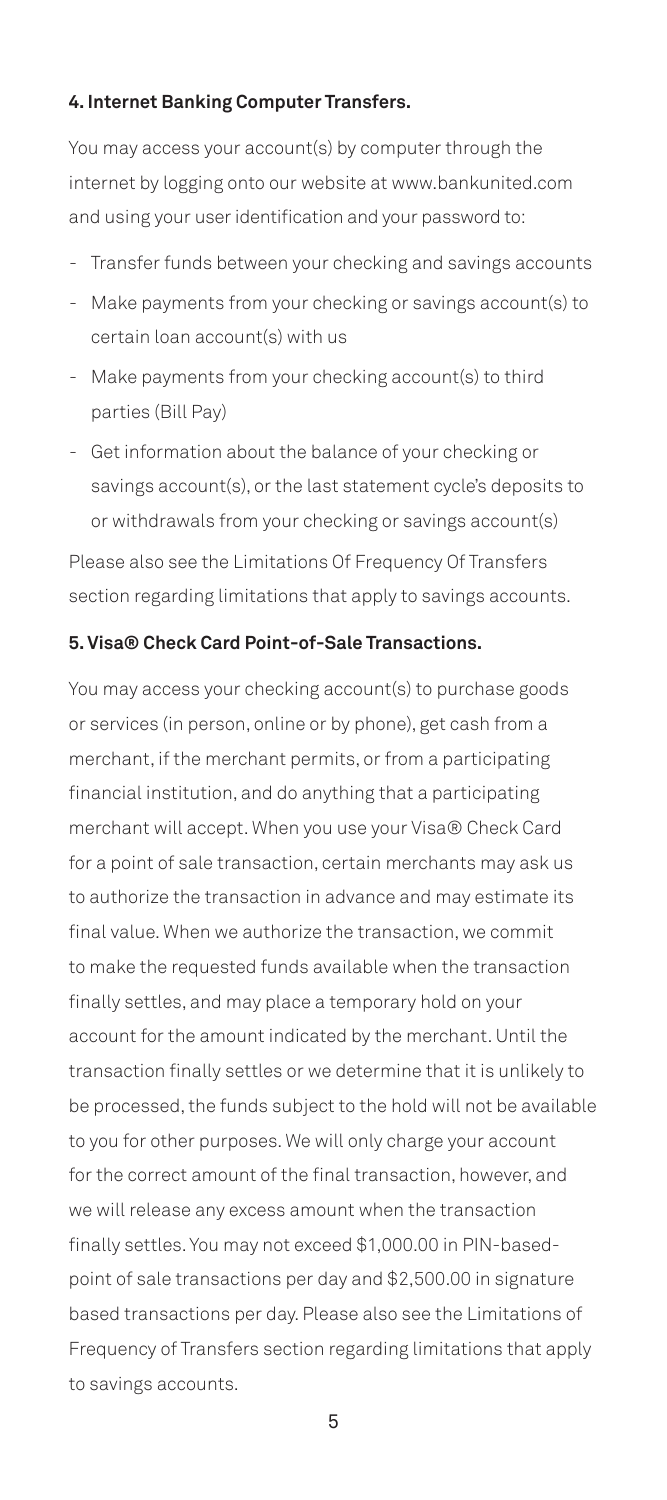#### **6. Currency Conversion and International Transactions.**

When you use your Visa® Check Card at a merchant that settles in currency other than U.S. dollars, the charge will be converted into the U.S. dollar amount. The currency conversion rate used to determine the transaction amount in U.S. dollars is either a rate selected by Visa from the range of rates available in wholesale currency markets for the applicable central processing date, which rate may vary from the rate Visa itself receives or the government-mandated rate in effect for the applicable central processing date, plus 1%. The conversion rate in effect on the processing date may differ from the rate in effect on the transaction date or posting date. An international transaction is a transaction where the country of the merchant is outside of the United States of America.

#### **7. Non-Visa Debit Transaction Processing.**

 Debit Network (a non-Visa network) without using a PIN. The We have enabled non-Visa debit transaction processing. This means you may use your Visa-branded debit card on a PINnon-Visa debit network(s) for which such transactions are enabled are: PULSE, ACCEL/EXCHANGE and PRESTO Networks.

Examples of the types of actions that you may be required to make to initiate a VISA® transaction on your VISA® Brand Check Card include signing a receipt, providing a card number over the phone or via the internet, or swiping the card through a point-of-sale terminal.

Examples of the types of actions that you may be required to make to initiate a transaction on a PIN-Debit Network include initiating a payment directly with the biller (possibly via telephone, internet or kiosk locations), responding to a logo displayed at a payment site and choosing to direct payment through that network, and having your identity verified using known information derived from an existing relationship with you instead of through use of a PIN.

8 6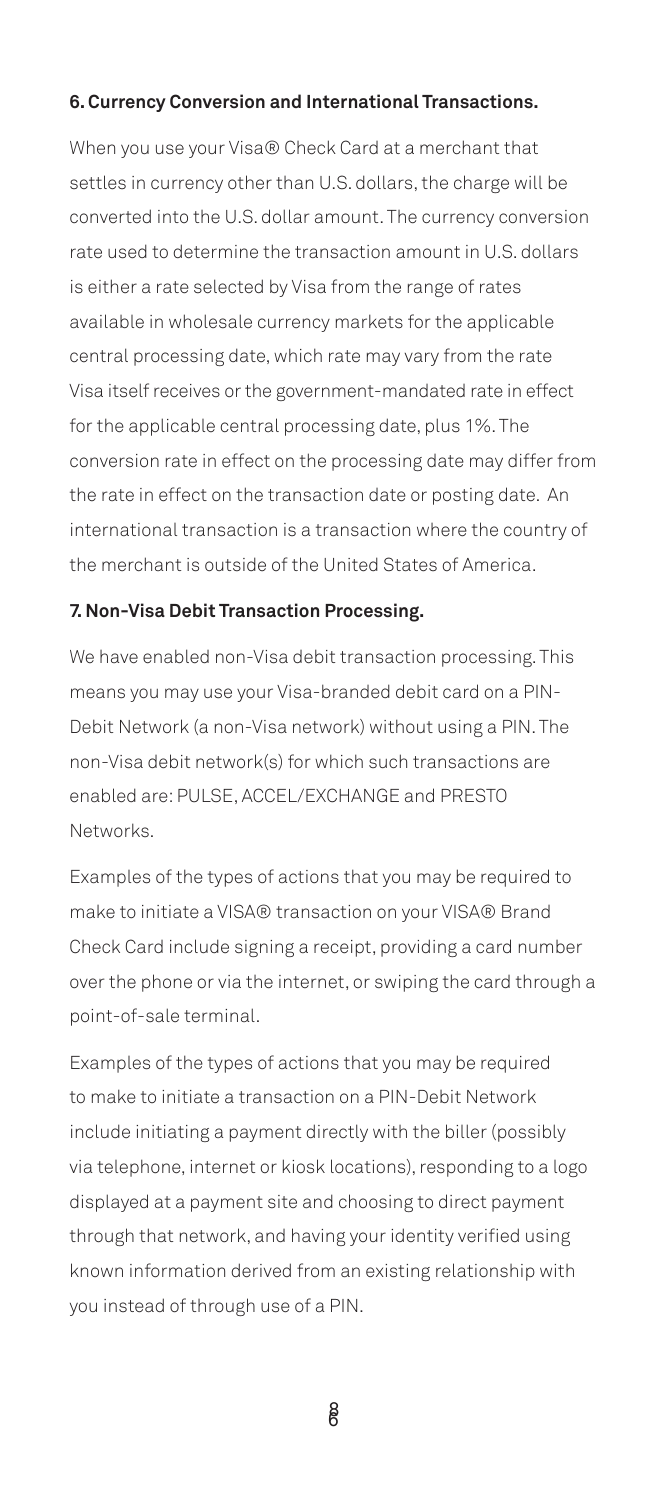The provisions of your agreement with us relating only to Visa transactions are not applicable to non-Visa transactions. For example, the additional limits on liability (sometimes referred to as Visa's zero liability program) and the streamlined error resolution procedures offered on Visa debit card transactions are not applicable to transactions processed on a PIN-Debit Network.

Visa Rules generally define **PIN-Debit Network** as a non-Visa debit network that typically authenticates transactions by use of a PIN but that is not generally known for having a card program.

# **LIMITATIONS ON FREQUENCY OF TRANSFERS**

In addition to those limitations described elsewhere in this Agreement, if any, the following limitations apply:

- Transfers from a money market deposit account to another account or to third parties by preauthorized, automatic, telephone or computer transfer or by check, draft, debit card or similar order to third parties are limited to six (6) per statement cycle.
- Transfers from a savings account to another account or to third parties by preauthorized, automatic, telephone or computer transfer or by debit card or similar order to third parties are limited to six (6) per month.

# **FEES**

We will charge you fees for electronic funds transfers in accordance with the Schedule of Fees applicable to your account. Fees may be changed at any time at our discretion as set forth in this Agreement. We do not charge for direct deposits to any type of account.

# **ADVISORY AGAINST ILLEGAL USE**

You agree not to use your card for illegal gambling or other illegal purposes. Display of a payment card logo by, for example, an online merchant does not necessarily mean that transactions are lawful in all jurisdictions in which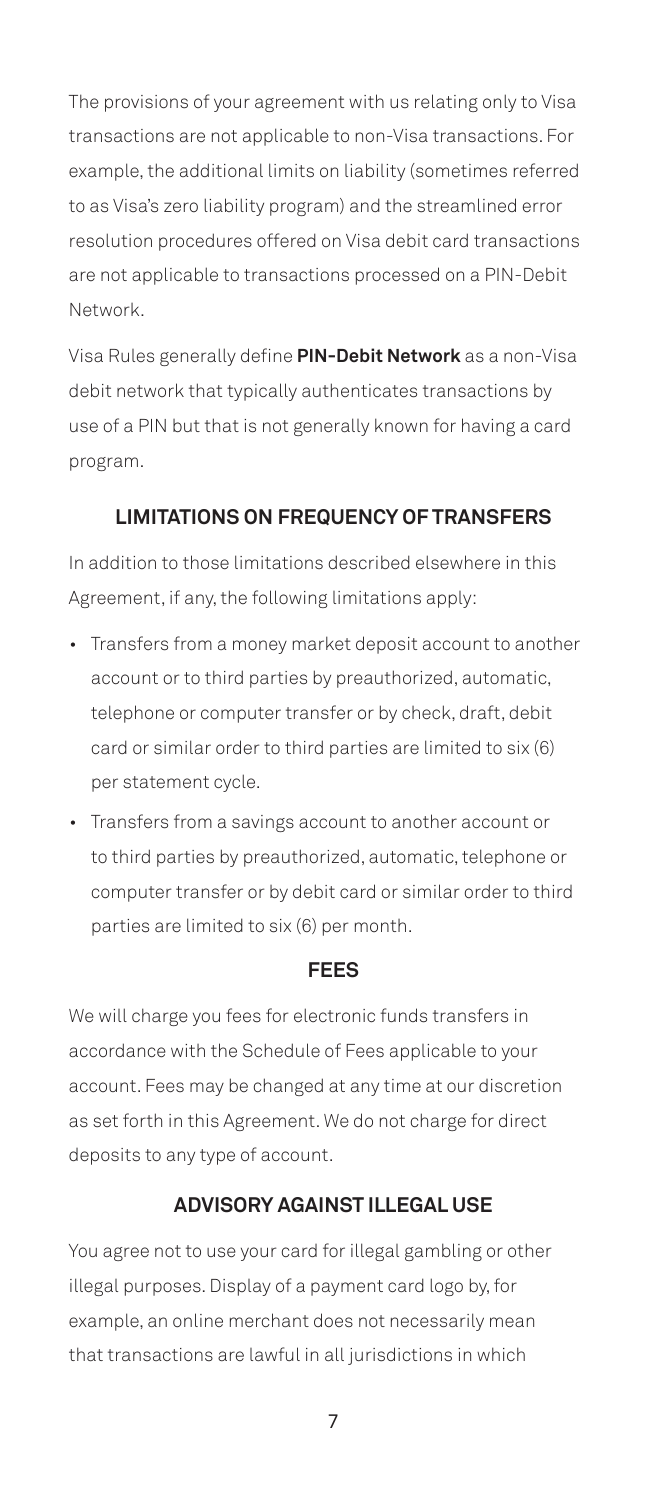the cardholder may be located. Please see your cardholder agreement for additional information relating to the use of your Visa® Check Card.

# **DOCUMENTATION**

- Terminal transfers. You can get a receipt at the time you make a transfer to or from your account using an automated teller machine or point-of-sale terminal. However, you may not get a receipt if the amount of the transfer is \$15 or less.
- Preauthorized credits. If you have arranged to have direct deposits made to your account at least once every sixty (60) days from the same person or company, you can call us at 1-877-779-BANK (2265) to find out whether or not the deposit has been made.
- Periodic statements.

You will get a monthly account statement from us for your checking account.

You will get a monthly account statement from us for your savings account, unless there are no transfers in a particular month. In any case, you will get a statement at least quarterly.

# **PREAUTHORIZED PAYMENTS**

If you have arranged, in advance, to make regular periodic payments out of your account, you can stop any of these payments, by calling or writing us at the telephone number or address listed in this brochure in time for us to receive your request three (3) business days or more before the payment is scheduled to be made. If you call, we may also require you to put your request in writing and get it to us within fourteen (14) days after you call. You may be charged a fee in accordance with our Schedule of Fees applicable to your account for each stop-payment order you give.

If these regular payments vary in amount, the person you are going to pay will tell you ten (10) days before each payment, when it will be made and how much it will be. You may choose instead to get this notice only when the payment would differ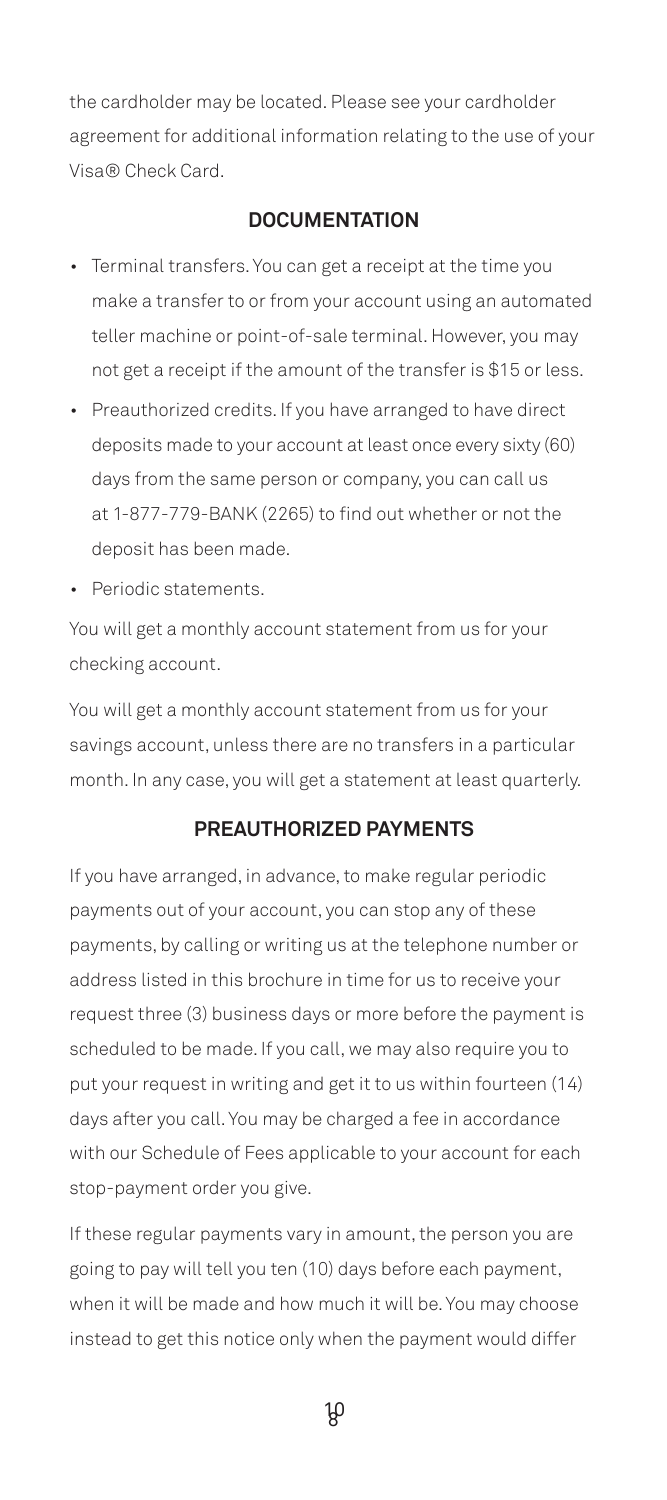by more than a certain amount from the previous payment, or when the amount would fall outside certain limits that you set.

If you order us to stop one of these payments three (3) business days or more before the transfer is scheduled, and we do not do so, we will be liable for your losses or damages.

# **BANK'S LIABILITY FOR FAILURE TO COMPLETE TRANSACTIONS**

If we do not complete a transaction from your account on time or in the correct amount according to our agreement with you, we will be liable for your losses or damages. However, there are some exceptions. For instance, we will not be liable if:

- 1. Through no fault of ours, you do not have enough available funds in your account to make the transaction.
- 2. If you have overdraft protection and the transaction would go over the limit.
- 3. The ATM where you are making the transfer does not have enough cash.
- 4. The terminal or system was not working properly and you knew about the breakdown when you started the transfer.
- 5. Circumstances beyond our control (such as fire or flood) prevent the transaction, despite reasonable precautions that we have taken.
- 6. In the case of preauthorized credits, the data from the third party is not received, is incomplete or erroneous, or if the recipient is deceased.
- 7. Your account is not in an active status. There may be other exceptions stated in our agreement with you.

# **CONFIDENTIALITY**

We may disclose information to third parties about your account or the transfers you make:

- 1. When it is necessary for completing transfers; or
- 2. In order to verify the existence and condition of your account for a third party such as a credit bureau or merchant; or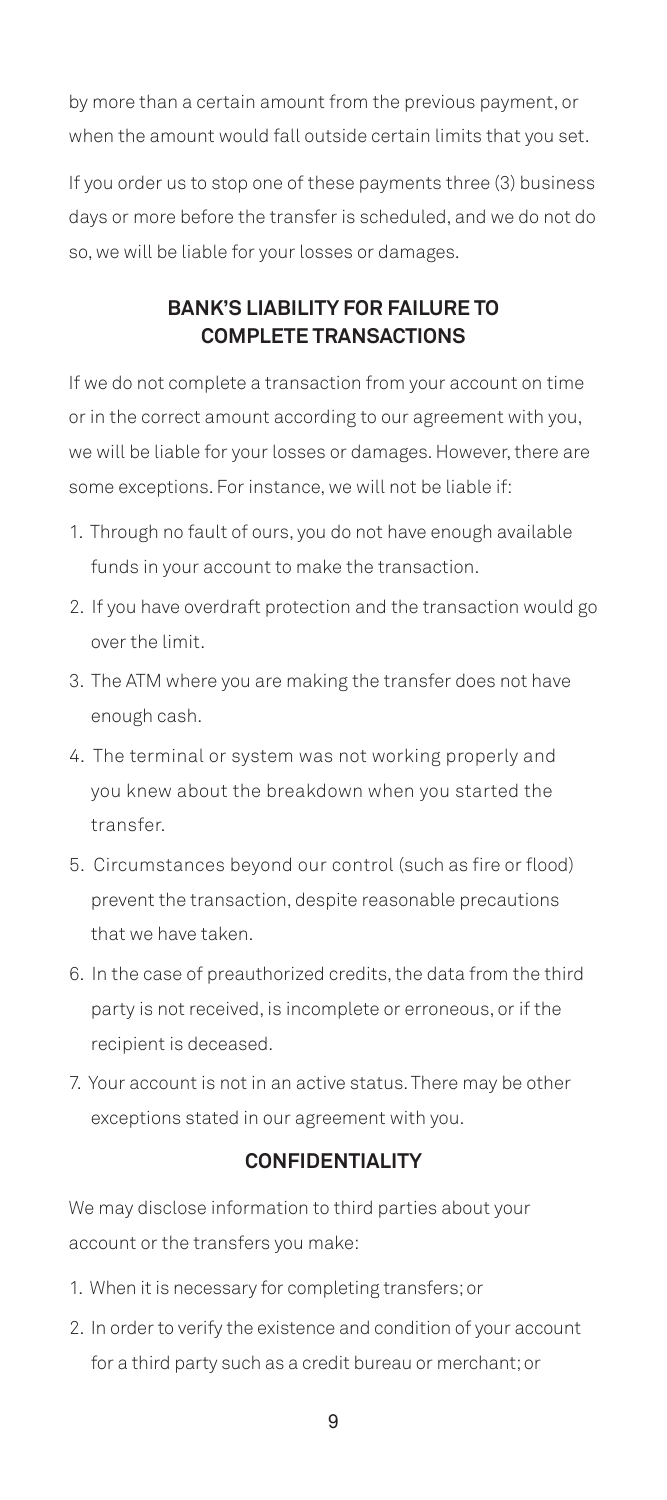- 3. In order to comply with government agency or court orders; or
- 4. If you give us your permission; or
- 5. As explained in our Privacy Policy

# **UNAUTHORIZED TRANSFERS**

Tell us AT ONCE if you believe your card, PIN and/or code have been lost or stolen, or if you believe that an electronic funds transfer has been made without your permission using information from your check. Telephoning us is the best way of keeping your possible losses to a minimum. You could lose all the money in your account (plus your maximum overdraft line of credit, if applicable).

If you tell us within two (2) business days after you learn of the loss or theft of your card, PIN and/or code, you can lose no more than \$50.00 if someone used your card, PIN and/or code without your permission.

If you do NOT tell us within two (2) business days after you learn of the loss or theft of your card, PIN and/or code, and we can prove that we could have stopped unauthorized transactions had you told us, you could lose as much as \$500.00.

Also if your statement shows transfers that you did not make, including those made by card, PIN, code or other means, tell us at once. If you do not tell us within sixty (60) days after the statement was mailed to you, you may not get back any money you lost after the sixty (60) days if we can prove that we could have prevented the transactions had you told us in time.

If a good reason (such as a long trip or hospital stay) kept you from telling us, we will extend the time periods.

Additional Limit on Liability for VISA® Check Card. Unless you have been grossly negligent or have engaged in fraud, you will not be liable for any unauthorized transactions using your lost or stolen VISA® Check Card. This additional limit on liability does not apply to ATM transactions or to transactions using your PIN which are not processed by VISA®.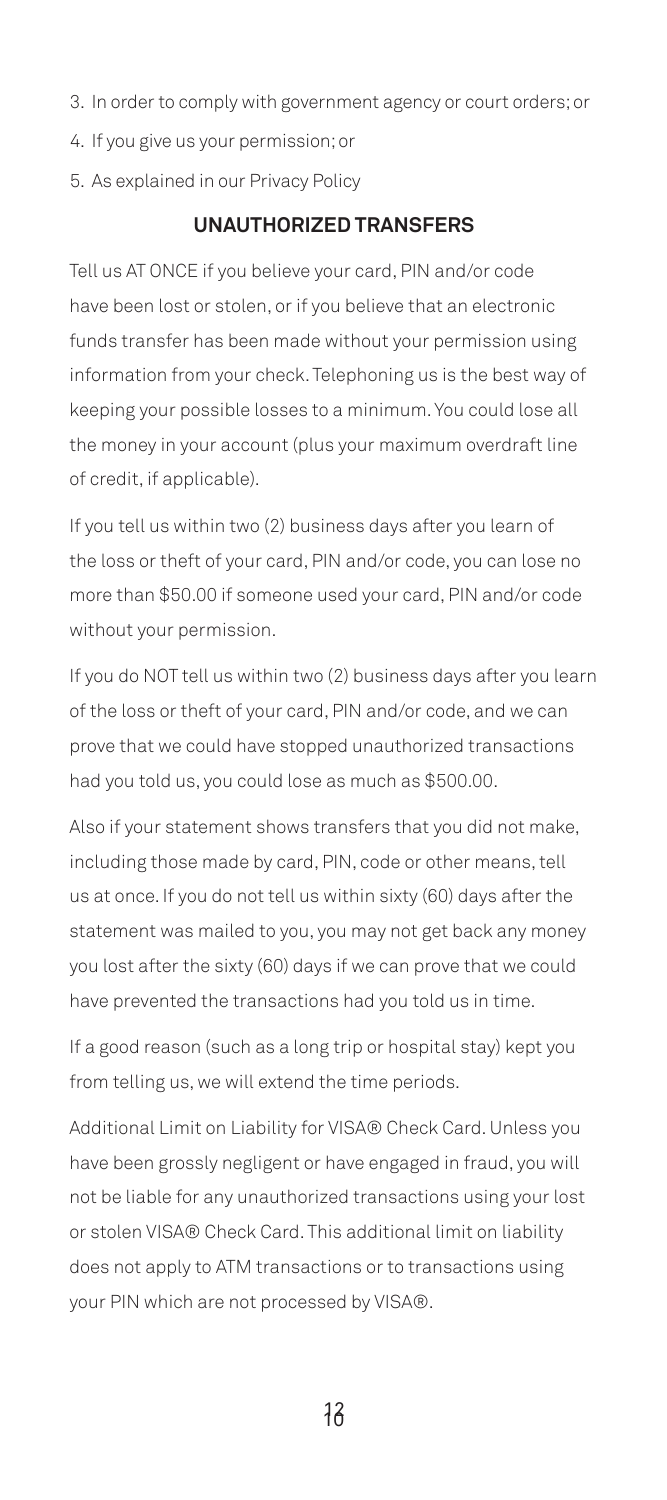# **CONTACT IN EVENT OF UNAUTHORIZED TRANSFER**

If you believe your card, PIN and/or code have been lost or stolen, call our Client Care Center at 1-877-779-2265 (BANK) or write us at: BankUnited Operations/EFT Error, 7815 NW 148th Street, Miami Lakes, Florida 33016.

You should also call this number or write to this address if you believe a transfer has been made using the information from your check without your permission.

# **ERROR RESOLUTION AND NOTICE**

If your statement or transaction record is wrong or if you need more information about a transfer listed on your statement or records, please contact us immediately at the telephone number or address listed above. We must hear from you no later than sixty (60) days after we sent the FIRST statement on which the problem or error appeared. In your communication, please provide us with the following information:

- 1. Your name and account number
- 2. A description of the error or transfer you are unsure about, and explain as clearly as possible why you believe it is an error or why you need more information
- 3. The dollar amount of the suspected error

If you initially tell us verbally, we may require that you send us your complaint or question in writing within ten (10) business days. We will advise you of the results of our investigation within ten (10) business days (five (5) business days for VISA® Check Card point-of-sale transactions processed by Visa, or twenty (20) business days if the transfer involved a new account) after we hear from you and will correct any error promptly. If we need more time, however, we may take up to forty-five (45) days to investigate your complaint or question (ninety (90) days if the transfer involved a new account, a pointof-sale transaction, or a foreign-initiated transfer). If we decide to do this, we will provisionally credit your account within ten (10) business days (five (5) business days for VISA® Check Card point-of-sale transactions processed by VISA and twenty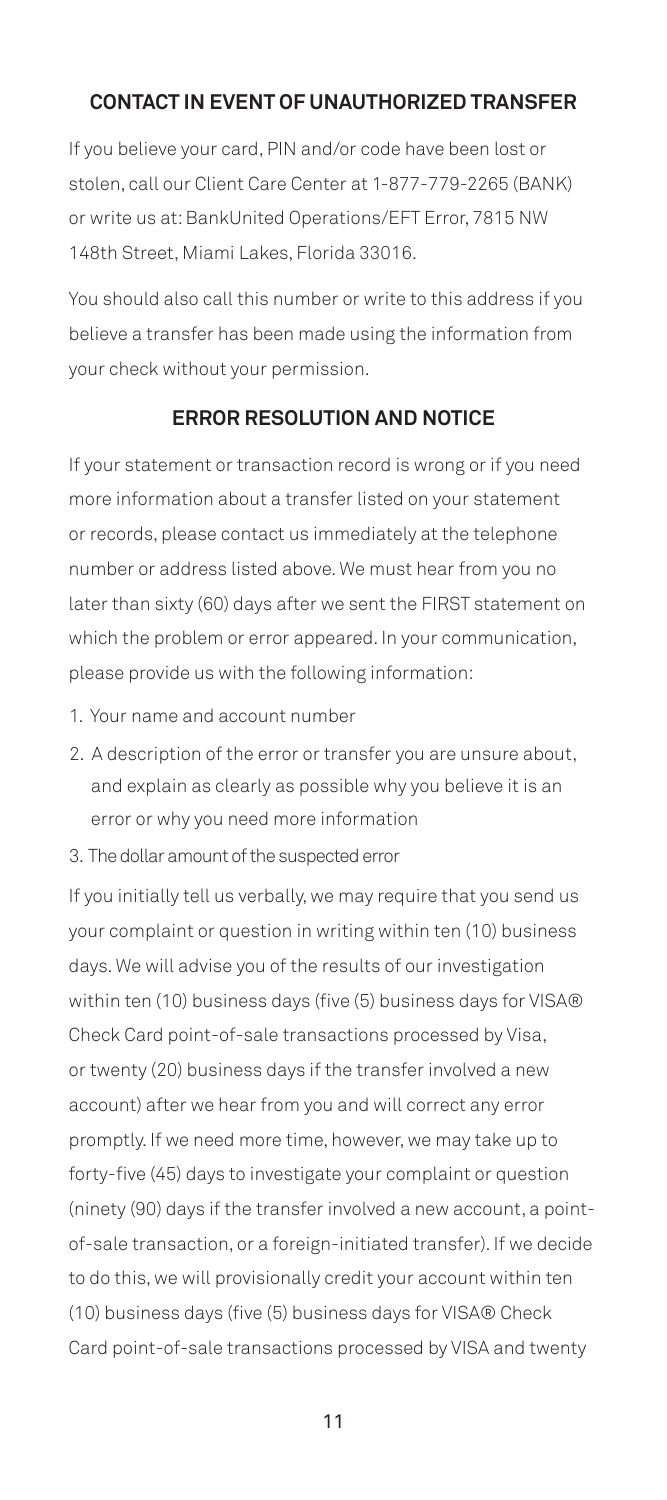(20) business days if the transfer involved a new account) for the amount you think is in error, so that you will have the use of the money during the time it takes us to complete our investigation. If we ask you to put your complaint or question in writing and we do not receive it within ten (10) business days, we may not provisionally credit your account.

At the conclusion of our investigation, we will inform you of our results within three (3) business days. If we determine that there was no error, we will send you a written explanation. You may ask for copies of the documents that we used in our investigation. We will also charge your account for the amount in question if you previously received credit of the amount.

Your account is considered a new account for the first thirty (30) days after the first deposit is made, unless you already have an established account with us before the account is opened.

# **ATM SAFETY PRECAUTIONS**

As with all financial transactions, for your own safety, please exercise discretion when using an ATM facility. The following are some tips that may be helpful. Please review them carefully.

- Prepare your transactions at home (i.e. by filling out a deposit slip) to minimize your time at the ATM.
- Mark each transaction in your account record, but not while at the ATM. Always save your ATM receipts. Don't leave them at the ATM because they may contain important account information.
- Choose an ATM that is well-lit.
- If an ATM looks unusual or altered, don't use it. If you suspect the ATM is not working properly, cancel the transaction and find another machine.
- Stand between the ATM and anyone waiting to use the machine so others can't see your PIN or the transaction amount.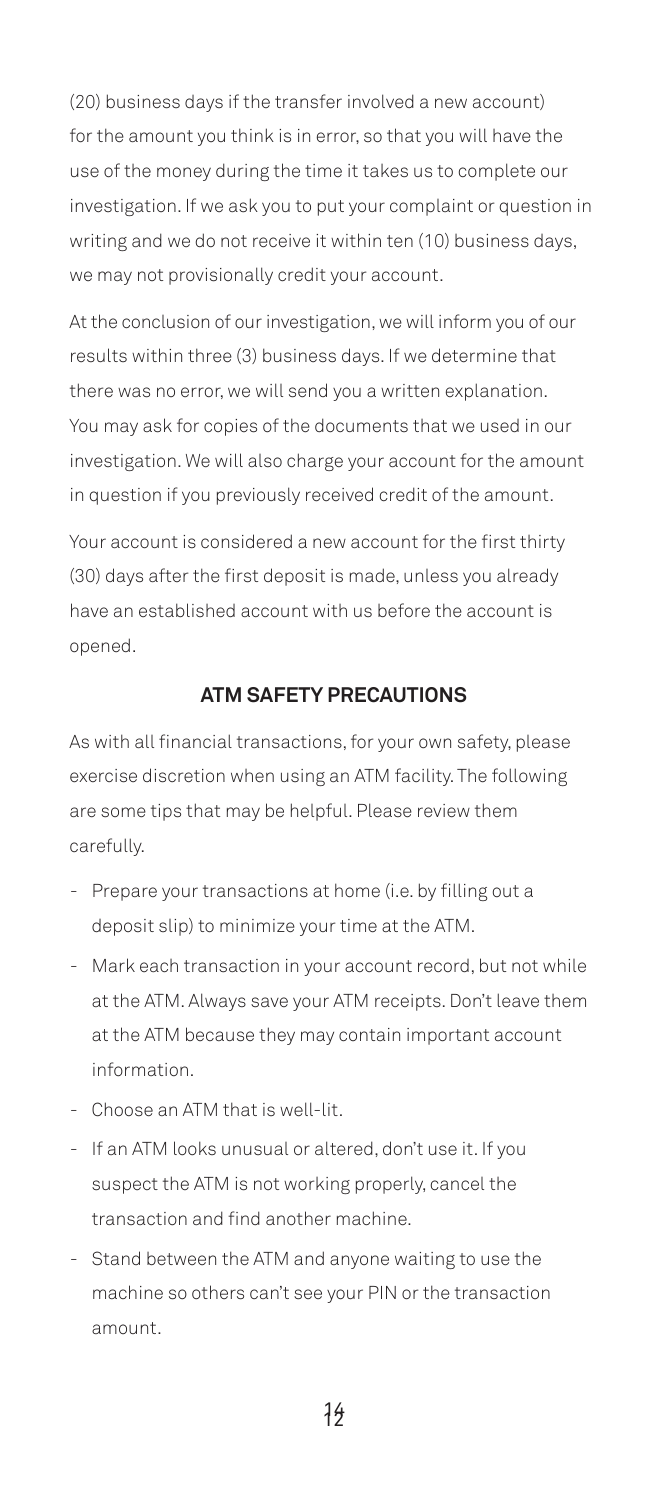- As soon as your transaction is complete, remember to remove your card from the ATM, and to put away your money, receipt and card.
- Always protect your card by keeping it in a safe place. If your card is lost or stolen, contact us immediately.
- Always protect your PIN. You should never give your PIN to anyone and you should never write your PIN anywhere, especially on your card. Change your PIN from time to time and choose a PIN that others can't easily figure out. For example, don't use your birthday or telephone number.
- Never give information about your ATM card or PIN over the telephone. If someone is asking for this information, refuse and immediately contact us.
- Be aware of your surroundings at an ATM. Look around when you walk up to or exit the ATM. If you notice anyone or anything suspicious or that you deem unsafe, use another ATM.
- When you enter or exit an ATM in an enclosed area, be sure you close the entry door completely. Do not open locked ATM vestibule doors for others or allow any unknown persons to enter the ATM area when you are making your transaction.
- When using a walk-up ATM, minimize transaction time by having your card ready to use.
- When using a drive-up ATM, keep your car engine running and your doors locked.
- If you think you are being followed from an ATM, go to a busy area and immediately contact the police.